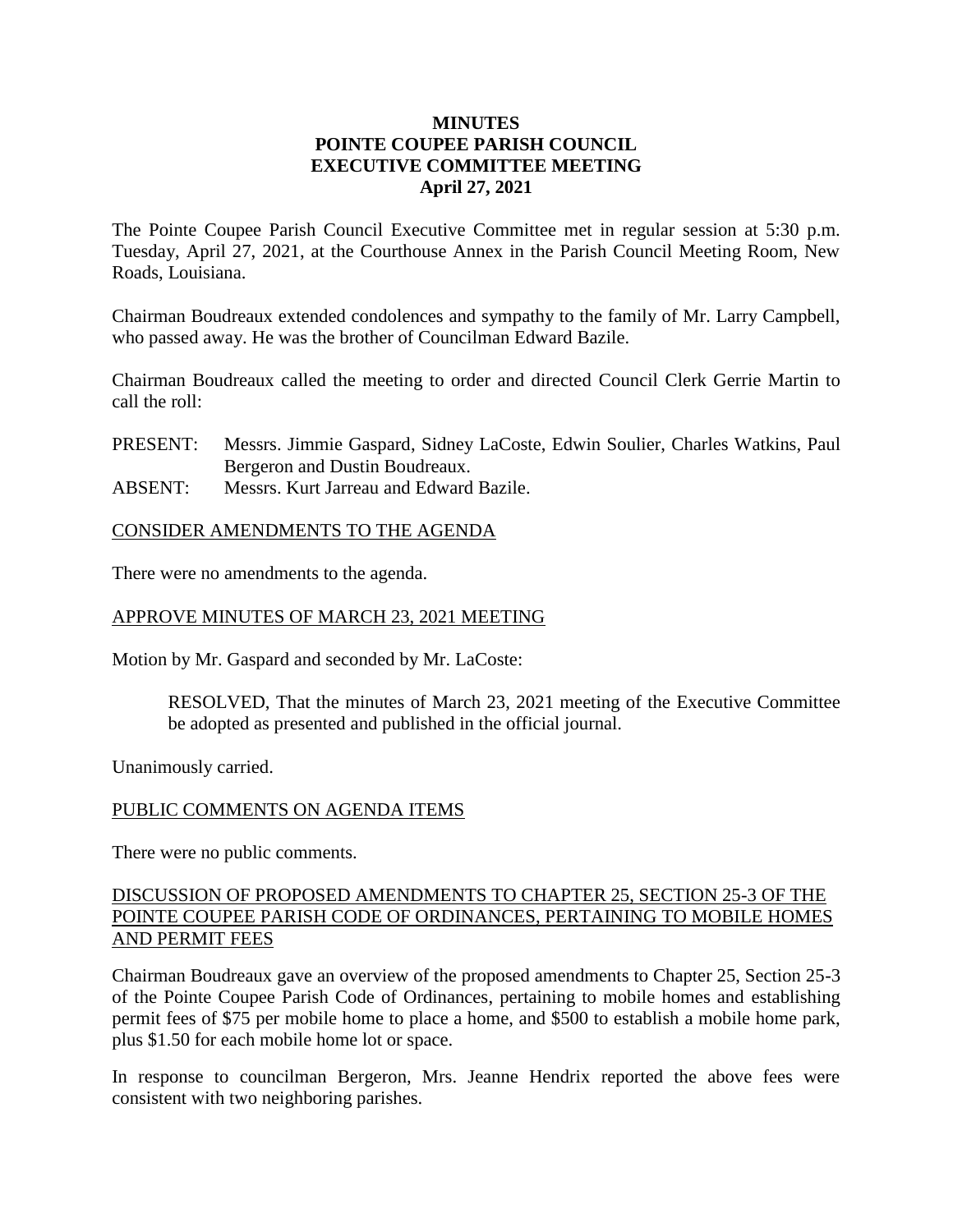#### April 27, 2021 2022

A public hearing and proposed adoption of the ordinance will be held at the council meeting on May 11, 2021.

### DISCUSSION OF PROPOSED AMENDMENTS TO THE NO WAKE ZONES ORDINANCE

Chairman Boudreaux discussed proposed amendments to the No Wake Zones Ordinance resulting from a presentation by Mr. Stephen Bordelon at the last council meeting noting concerns about the no wake zones in False River. He reported on clarification needed to address whether the distance should be from any physical structure or along the banks of False River, which he suggested along the banks.

The committee, Parish President Major Thibaut and Attorney Stephen Jewell commented on the need to amend and clarify some of the language in the ordinance to include the distance from along the banks of False River, and thereafter, enforce the no wake zones. It was confirmed that the sheriff and LA Department of Wildlife & Fisheries will increase their patrols of False River to enforce the no wake zones.

## DISCUSSION OF LEGAL COUNSEL(S) FOR POINTE COUPEE PARISH GOVERNMENT

Chairman Boudreaux discussed legal counsel for the parish government, which at the last council meeting a resolution was approved to hire a special counsel, Attorney James Beatty, Jr., to research and craft an ordinance relative to the Second Amendment and the right to bear arms. Chairman Boudreaux read Section 4:07 of the Pointe Coupee Parish Charter noting all contracts hiring special counsel has to be submitted and approved by the council.

President Thibaut reported that the district attorney appoints an attorney for the parish, which is Attorney Stephen Jewell. He reported on March 13, 2012 the Pointe Coupee Police Jury approved contract with Attorney Dannie Garrett as a special counsel, which was recently amended to negotiate from an hourly rate to a flat rate fee monthly.

After discussion, this matter will be placed on the agenda for the council meeting in May.

### DISCUSSION OF MOBILE HOME PARKS REGULATIONS

Certified Building Official Tommy Leonard reported on a request relative to an existing mobile home park where the owner wants to remove a RV and replace it with a mobile home. He asked for clarification as to whether the owner has to conform to the regulations of the Mobile Home Park Ordinance, which the park was developed prior to the ordnance being adopted.

After discussion, Parish President Thibaut, CBO Leonard and Administrator Sal Genusa will develop a policy regarding this matter for review and approval by the council.

### DISCUSSION OF SUBDIVISION ORDINANCE

President Thibaut gave an overview of the proposed amendments to the Subdivision Ordinance